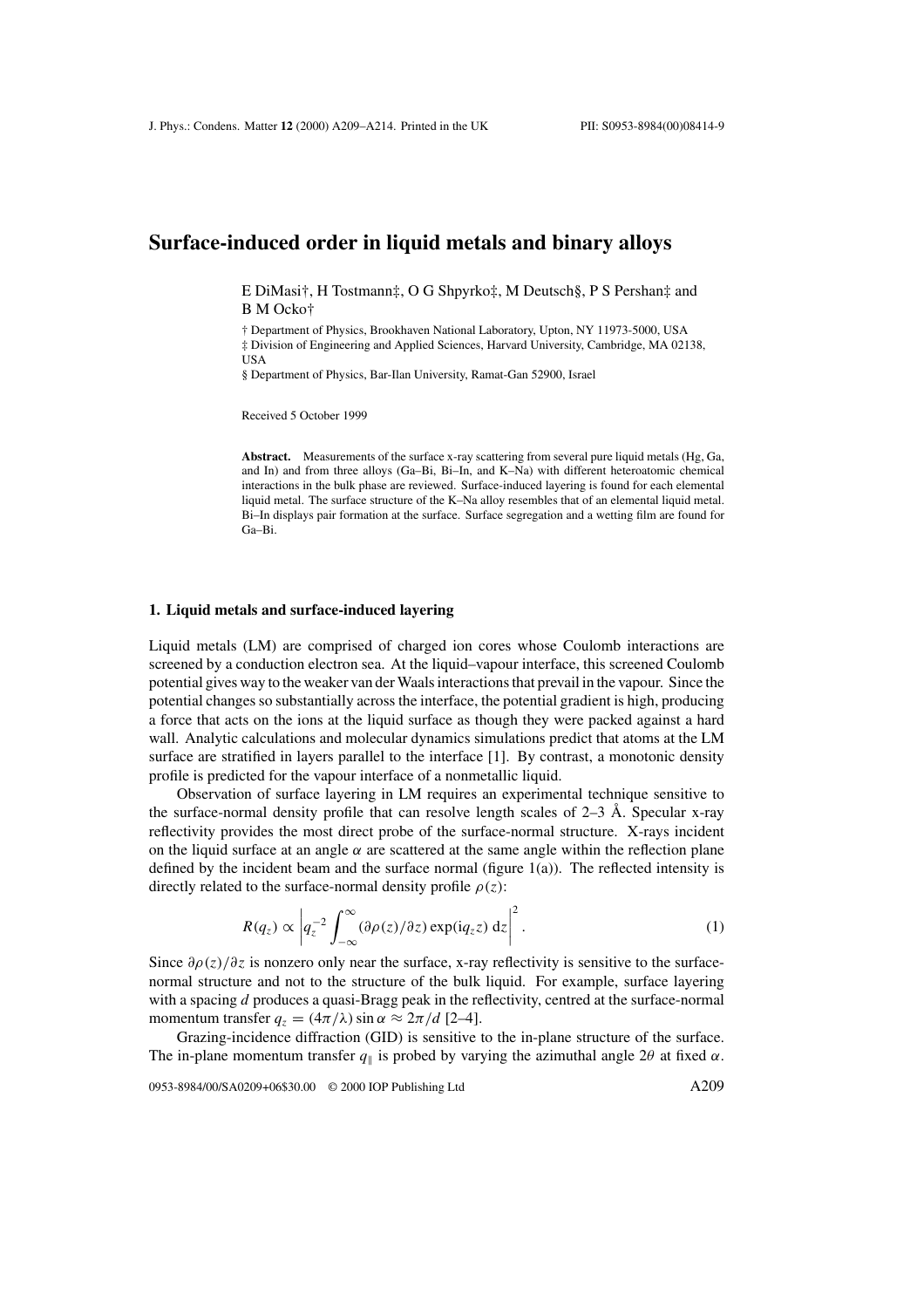

**Figure 1.** (a) X-ray reflectivity geometry for the liquid metal, with layering of ions producing an oscillatory density profile  $\rho(z)$ . (b) X-ray reflectivity for liquid Hg (−35 °C, ◦), Ga (+25 °C, ■), and In (+170  $\degree$ C,  $\triangle$ ). Solid lines: calculated Fresnel reflectivity for a flat surface. Data for Ga and In are shifted for clarity.

This geometry is surface sensitive when the incident angle  $\alpha$  is kept below the critical angle for total external reflection,  $\alpha_c$ , thereby limiting the x-ray penetration depth [5].

For these structural studies it is essential to maintain a liquid-metal surface that is flat and clean on an atomic scale. The sample is contained either in an ultrahigh-vacuum (UHV) environment, or under a reducing atmosphere such as dry hydrogen gas, to prevent oxidation. For low-vapour-pressure, UHV-compatible metals such as Ga, Bi, and In, argon-ion sputtering is possible, and this is the most reliable way to produce an atomically clean surface [4].

Surface layering in elemental LM was first experimentally confirmed by synchrotron x-ray reflectivity measurements of liquid Hg [3] and Ga [4]. Experiments on In [6] and a number of alloys [7–10] followed. Figure 1(b) shows experimental reflectivities for three lowmelting-point elemental LM. The principle deviation from the Fresnel reflectivity calculated for a perfectly flat metal surface (solid lines) is in the broad quasi-Bragg peak centred near  $q_z = 2.2 \text{ Å}^{-1}$ . These reflectivity profiles can be well described by layered density profiles decaying over several layers, shown schematically in figure 1(a).

#### **2. Surface structure of binary liquid alloys**

In binary alloys properties such as atomic size, surface tension, and electronic structure can be varied and should affect the details of the surface structure, thus allowing a more systematic understanding of surface layering. And since binary alloys form various ordered phases in the bulk, another interesting question arises: how does the alloy's bulk phase behaviour manifest itself at the surface, where the electronic structure, atomic coordination, and local composition are different? This question has motivated a number of studies on alloys, which have found that in general, surface layering competes with the formation of more complicated surface phases. For example, in miscible alloys the Gibbs adsorption rule predicts that the species having the lower surface energy will segregate at the surface. Observations on Ga–In [9], Ga–Sn [8], and Ga–Bi at low Bi concentrations [7, 10] have found that surface segregation coexists with surface layering. In these alloys the first surface layer is almost entirely composed of the lower-surface-tension component (In, Sn, or Bi). By the second or third atomic layer, the bulk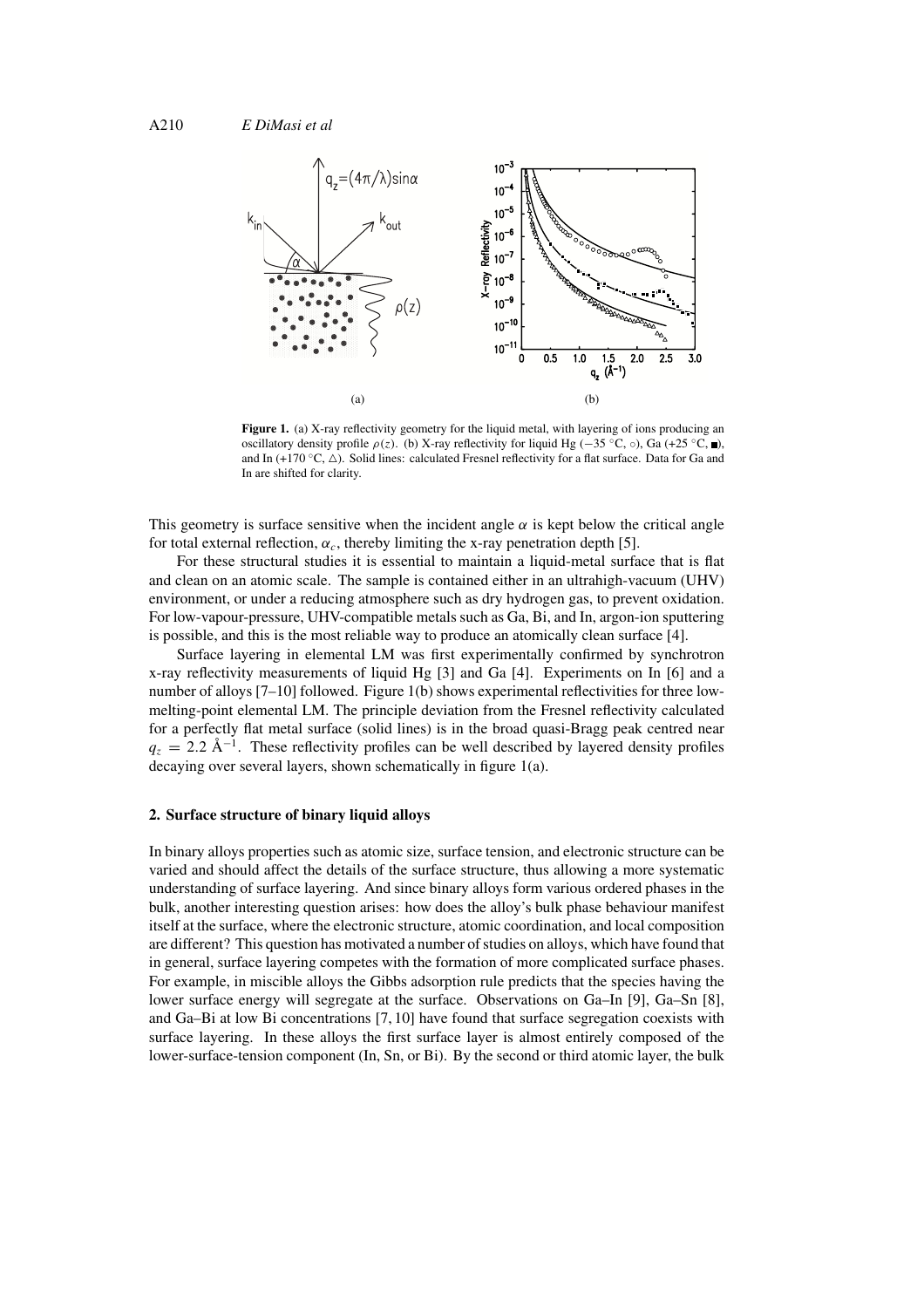composition has been reached. In the following sections, we describe recent x-ray results for alloy surfaces which demonstrate a range of different surface-induced structural effects.

#### *2.1. K–Na*

Alkali metals have a simple electronic structure which can be described by ideal Fermi surfaces, and are soluble in each other with only a weak tendency towards phase formation. Since alkali metals have a very low surface tension, surface fluctuations are enhanced. These properties are expected to make the alkali metals' surface structures different from those of the main-group metals studied so far. Ideally alkali metals would be investigated under UHV conditions due to their high reactivity. However, at the melting point their high vapour pressures preclude this. By contrast, the melting point of the eutectic  $K_{80}Na_{20}$  alloy is sufficiently low to allow UHV conditions. Due to the almost identical electron densities of the two components, when probed by x-rays this alloy exhibits the structure of a homogeneous liquid metal. Here we present preliminary results for the eutectic  $K_{80}Na_{20}$  alloy.

Figure 2(a) shows the x-ray reflectivity for  $K_{80}Na_{20}$  along with the predicted reflectivity assuming capillary-wave roughnesses (Gaussian form) of 1.2 and 1.5 Å. At all  $q<sub>z</sub>$  the reflectivity is bounded by these two curves; at lower  $q_z$  it is better described by the 1.5 Å roughness. On length scales  $\geq 6$  Å no obvious structural feature is found beyond the predicted capillary-wave roughness. The low surface tension ( $\approx$ 110 dyn cm<sup>-1</sup>) and the subsequently high roughness make it difficult to access values of  $q<sub>z</sub>$  large enough for directly observing a surface layering peak such as those shown for Hg, Ga, and In in figure 1(b).



**Figure 2.** (a) X-ray reflectivity for a  $K_{80}Na_{20}$  alloy measured by integrating over a large range of  $\alpha$ at fixed  $\alpha + \beta$ . The normalized reflectivity is shown in the inset. The dotted and dashed lines show a capillary-wave roughness with no layering with  $\sigma = 1.2$  and 1.5 Å, respectively. (b) Normalized x-ray reflectivity of liquid In (+170 °C,  $\circ$ ) and Bi<sub>22</sub>In<sub>78</sub> (80 °C,  $\bullet$ ).

### *2.2. Bi–In*

For systems having significant attractive interactions between unlike atoms, the surface structure is more complex. This is especially true of alloys such as Bi–In which form wellordered intermetallic phases in the bulk solid. In figure 2(b) we show the normalized reflectivity for the eutectic composition  $\text{Bi}_{22}\text{In}_{78}$ , measured at 80 °C (⊙), along with the normalized reflectivity for liquid In at +170 °C ( $\bullet$ ). The alloy exhibits a well-defined layering peak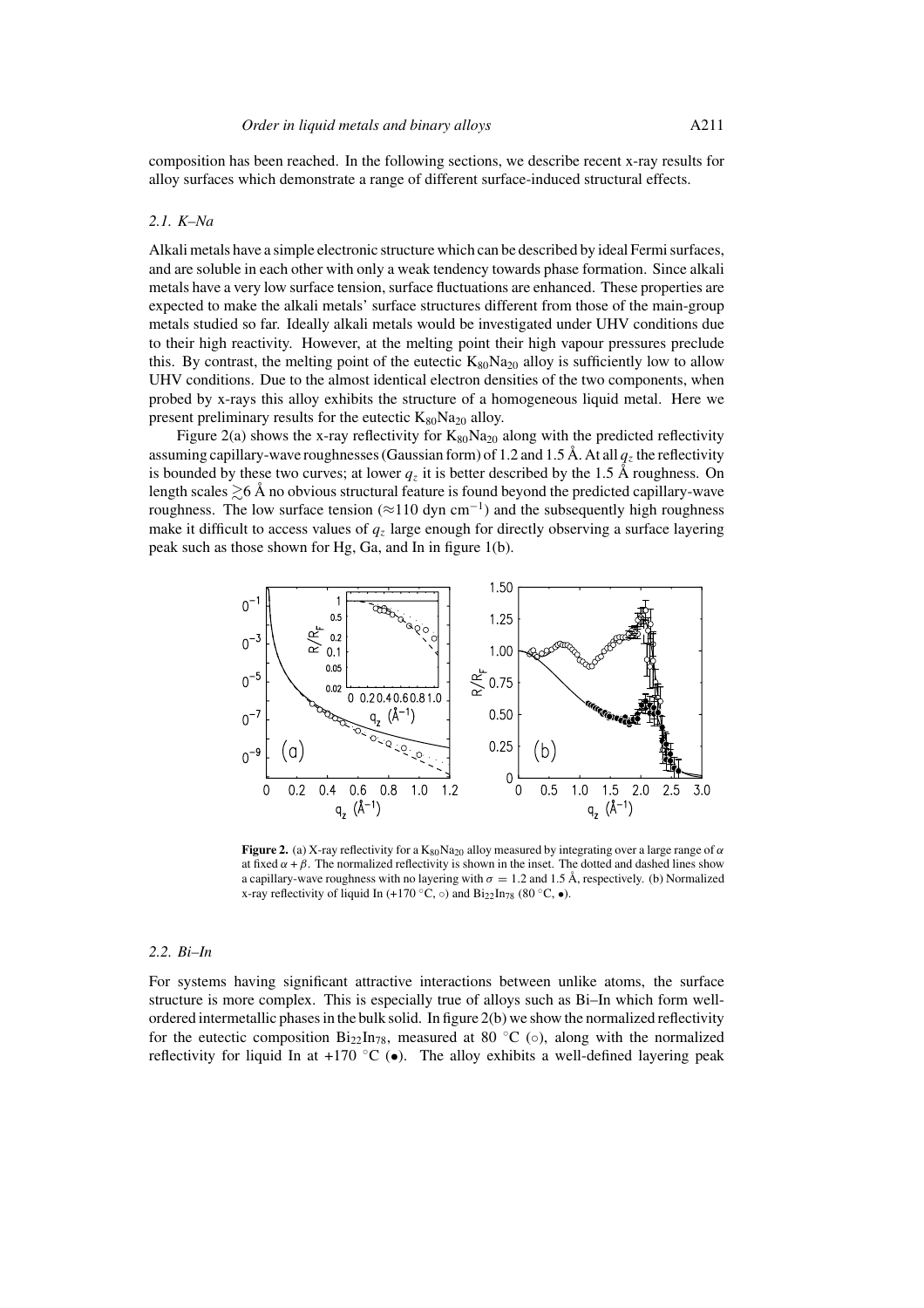## A212 *E DiMasi et al*

centred at 2.0 Å<sup> $-1$ </sup> which resembles the layering peak found for pure In. In addition, the reflectivity displays a modulation with a period of about 0.9  $\AA^{-1}$ . This oscillation indicates that ordering at the surface occurs with a length scale nearly twice that of the inter-atomic spacing. This suggests the presence of Bi–In pairs at the surface. A full report on the phase behaviour of three different In–Bi alloys will be given elsewhere [11].

### *2.3. Ga–Bi*

The Ga–Bi system is an example of an alloy with repulsive heteroatomic interactions leading to a bulk miscibility gap. Below the monotectic temperature,  $T_{mono} = 222 \text{ °C}$ , a Ga-rich liquid coexists with a solid Bi phase [12]. Due to its lower surface energy, a Bi monolayer is expected to segregate at the surface of the Ga-rich liquid. The Bi concentration in the Ga-rich phase increases with increasing temperature as long as the Ga-rich liquid coexists with the solid Bi phase. Above  $T_{mono}$ , the Ga- and Bi-rich liquids comprise a binary mixture with critical demixing, and the alloy is consequently predicted to undergo a wetting transition at a characteristic temperature  $T_w$  below the critical temperature  $T_c$  [13]. In the case of Ga–Bi, a macroscopically thick Bi-rich wetting film develops for  $T > T_w$ , floating on the Ga-rich liquid despite its higher density [12].

Normalized x-ray reflectivity spectra,  $R/R_F$ , for Ga–Bi at 35 °C and 228 °C are shown in figure 3(a) versus  $q_z$ , along with the profile for pure Ga at room temperature. At 35 °C the normalized reflectivity has a broad maximum at  $q_z \approx 1 \text{ Å}^{-1}$ . As suggested by Lei *et al* [7], this is consistent with a density profile with a thin, high-density monolayer of Bi.



**Figure 3.** (a) Normalized x-ray reflectivity of liquid Ga (+25 °C, ●), and on the Ga–Bi two-phase coexistence curve at 35 °C (⊙) and 228 °C ( $\triangle$ ). (b) Grazing-incidence diffraction from Ga–Bi at 150 °C ( $\triangle$ ), 205 °C ( $\triangle$ ), 228 °C ( $\bullet$ ), and 255 °C ( $\circ$ ) at  $\alpha = 0.08$ °. The solid lines show corresponding profiles for  $\alpha = 0.30^{\circ}$  where the bulk is predominantly sampled, and have been normalized at 2.5 Å<sup>-1</sup> to the GID curves. The data were acquired using Soller slits, of 0.05 Å<sup>-1</sup> FWHM.

We have fitted the reflectivity profiles to simple density profiles using equation (1). The fitted reflectivities are shown in figure 3(a) (solid lines). At +35  $\degree$ C the local density profile exhibits a top-layer density which is about 1.5 times higher than the Ga bulk liquid density. The  $3.4 \pm 0.2$  Å layer spacing between the surface and the adjacent Ga layer obtained from the fits is much larger than the  $2.5 \pm 0.1$  Å layer spacing obtained in liquid gallium. The data show that the surface layer has a higher density than in the underlying Ga-rich subphase, confirming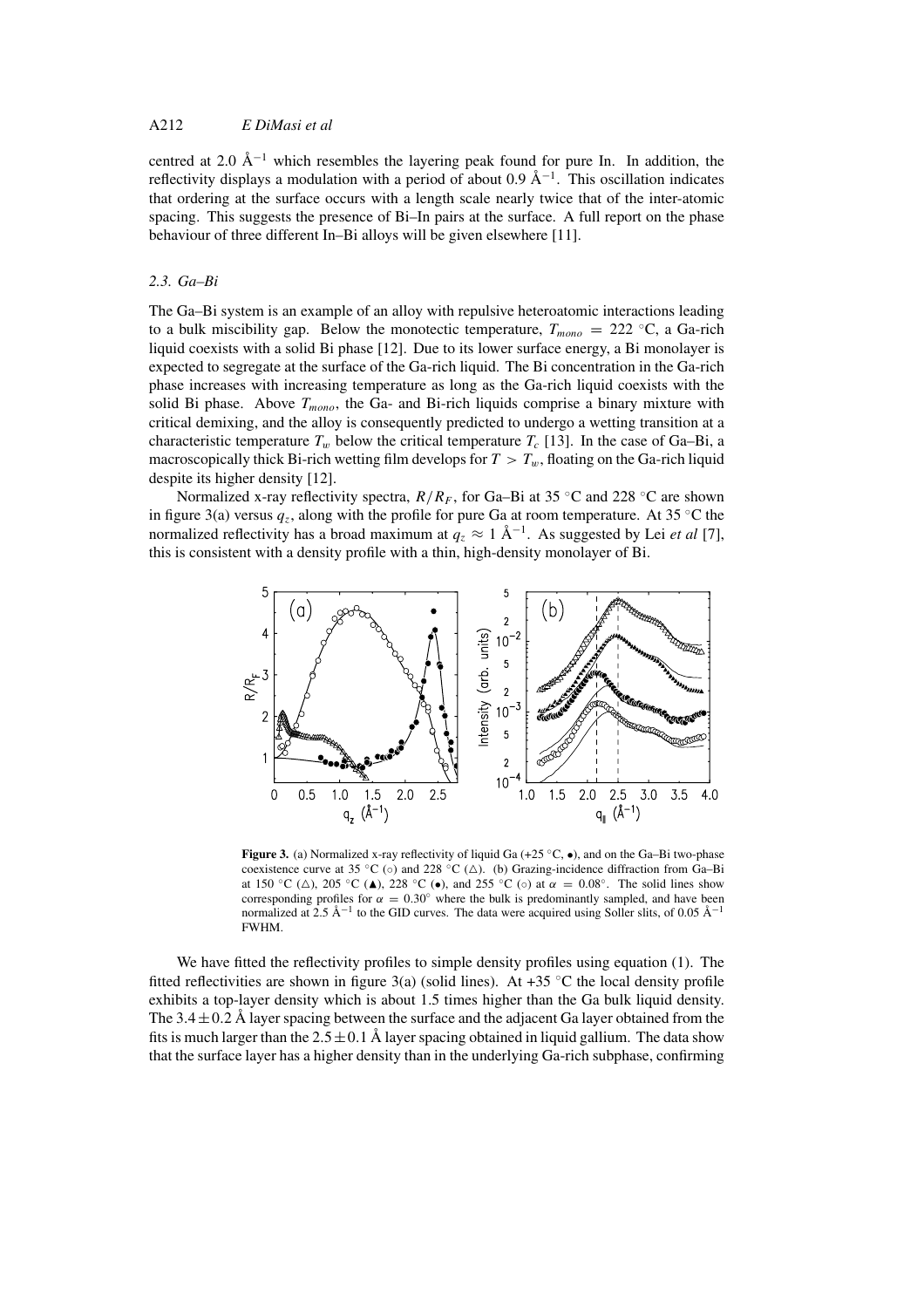the surface segregation of a Bi monolayer.

The reflectivity at 228 °C is markedly different: a sharp peak in  $R(a_z)$  has emerged, centred around 0.13 Å<sup>-1</sup>. The peak at small  $q_z$  indicates the presence of a thick surface layer with a density greater than that of the bulk subphase. The absence of additional oscillations following the sharp peak suggests that the boundary between the two regions must either be diffuse or rough. The persistence of the broad maximum at  $q_z \approx 0.75 \text{ Å}^{-1}$  indicates that Bi monolayer segregation coexists with the newly formed wetting film. Fits to a simple two-box model yield a film thickness of 30 Å consistent with ellipsometry results [12], and a surface density consistent with the high-density liquid phase of the bulk alloy. The temperature-dependent reflectivity will be reported elsewhere [14].

In figure 3(b) GID data are shown from the same Ga–Bi alloy in the temperature range from 150 to 255 ◦C. In the liquid Ga-rich phase the Bi concentration ranges from 3.3 at.% to 17.8 at.%. At each temperature data were taken above and below the critical angle  $\alpha_c = 0.14^\circ$ . At  $\alpha = 0.08\textdegree$  (symbols), the x-ray penetration depth is limited to about 30 Å or about ten atomic layers, maximizing the contribution from the surface. Measurements at  $\alpha = 0.30^{\circ}$ (solid lines) predominantly sample the bulk.

At 150 ◦C the bulk liquid scattering is dominated by the structure of pure Ga since the Bi concentration is low. The broad peak at  $q_{\parallel} = 2.5 \text{ Å}^{-1}$  and the shoulder on the high-angle side of the peak are in agreement with the bulk liquid-Ga structure factor [15]. There is no evidence for a peak or shoulder at the position corresponding to the first peak of the Bi liquid structure factor at  $q_{\parallel} \approx 2.2 \text{ Å}^{-1}$ . This is expected since the surface regime is so much smaller than the bulk volume sampled. For  $\alpha = 0.08^{\circ} < \alpha_c$ , a shoulder appears on the low-q side of the gallium liquid peak, due to enhanced sensitivity to the Bi surface monolayer. Between 150 ◦C and 205 ◦C there is little change in the GID data, except a slight increase in the shoulder associated with the Bi monolayer.

Above  $T_{mono}$  there is a dramatic change in the GID profiles. In figure 3(b), GID data are shown at 228 °C and 255 °C. In both cases, for  $\alpha > \alpha_c$  the peak has shifted to  $q_{\parallel} \approx 2.3 \text{ Å}^{-1}$ from the 2.5 Å<sup> $-1$ </sup> peak position found at lower temperatures. This results from the much higher Bi concentration in the bulk at the higher temperatures and the larger atomic size of Bi. Even more dramatic is the shift in the peak position for  $\alpha < \alpha_c$  where the peak is at 2.15 Å<sup>-1</sup>. Thus, the surface region contains considerably more Bi than the underlying bulk alloy. This finding is consistent with the wetting layer observed in the x-ray reflectivity measurements.

### **Acknowledgments**

This work was supported by the US DOE Grant No DE-FG02-88-ER45379 and the US–Israel Binational Science Foundation, Jerusalem. Brookhaven National Laboratory is supported by US DOE Contract No DE-AC02-98CH10886. HT acknowledges support from the Deutsche Forschungsgemeinschaft.

### **References**

- [1] Rice S A 1996 *J. Non-Cryst. Solids* **205–207** 755 and references therein
- [2] Bosio L, Cortes R, Defrain A and Oumezine M 1984 *J. Non-Cryst. Solids* **61+62** 697
- [3] Magnussen O M, Ocko B M, Regan M J, Penanen K, Pershan P S and Deutsch M 1995 *Phys. Rev. Lett.* **74** 4444 DiMasi E, Tostmann H, Ocko B M, Pershan P S and Deutsch M 1998 *Phys. Rev.* B **58** R13 419
- [4] Regan M J, Kawamoto E H, Lee S, Pershan P S, Maskil N, Deutsch M, Magnussen O M, Ocko B M and Berman L E 1995 *Phys. Rev. Lett.* **75** 2498
- Regan M J, Pershan P S, Magnussen O M, Ocko B M, Deutsch M and Berman L E 1996 *Phys. Rev.* B **54** 9730 [5] Eisenberger P and Marra W C 1981 *Phys. Rev. Lett.* **46** 1081